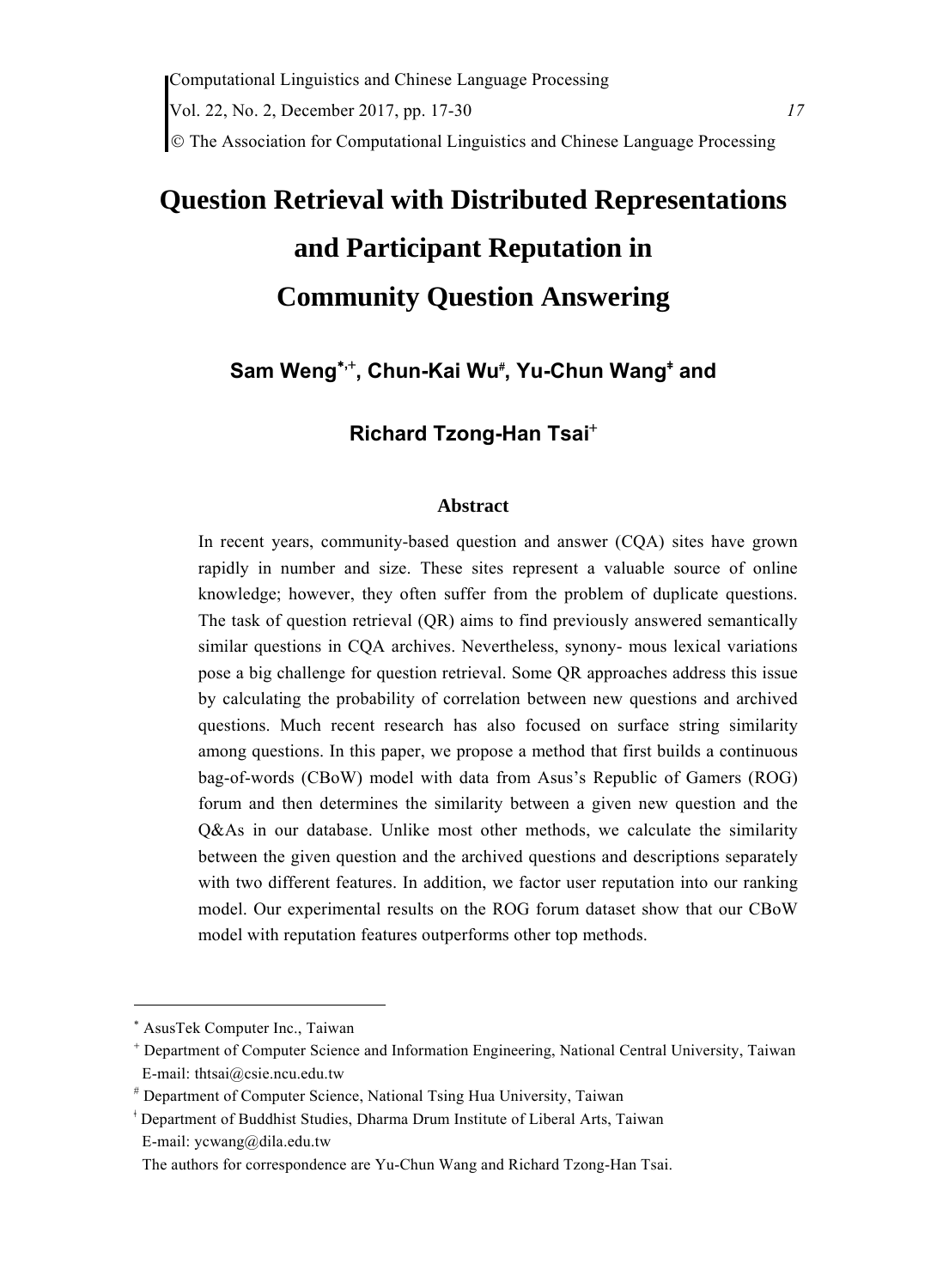**Keywords:** Question Retrieval, QR, Community-based Question and Answer, CQA

## **1. Introduction**

Over the past decade, there has been a proliferation of online user forums and community question and answer (CQA) sites such as Yahoo! Answers, Quora and Baidu Zhidao. These sites provide a platform for people to discuss questions and solutions to common problems in a wide variety of fields, and they have generated massive amounts of data. Question retrieval (QR) is the task of sorting through this data to find previously answered questions in CQA archives that are similar to a user's current query.

A major challenge for QR is matching the user's query to its lexical variations in the dataset. For example, the system needs to be able to estimate the similarity between synonymous keywords and phrases like "blue screen", "BSOD" and "system crash" that may all refer to the same event. Four main approaches have been proposed to deal with synonyms, such as language model information retrieval (LMIR) (Ponte & Croft, 1998; Song & Croft, 1999; Zhai & Lafferty, 2004), language model with category smoothing (LMC) (Cao, Cong, Cui, Jensen & Zhang, 2009), translation-based language modeling (TBLM) (Xue, Jeon & Croft, 2008), and distributed-representation- based language modeling (DRLM) (Mikolov, Chen, Corrado & Dean, 2013).

Language model information retrieval (LMIR) estimates probabilities of word sequences between query and candidate question. Another approach, language model with category smoothing (LMC), represents each question category as a dimension in a vector space. In both LMIR and LMC, words are represented as indexed in a vocabulary, and similarity of words is ignored. Still another approach is translation-based language modeling (TBLM), which uses QA pairs to learn semantically related words to improve traditional IR models. The basic assumption is that QA pairs are parallel texts and the relationship of words can be established through word-to-word translation probability. In practical use, however, TBLM may take too long to learn a translation table. Finally, distributed-representation-based language modeling (DRLM) uses distributed representations of data to replace the word-to-word translation probability in TBLM with the probability calculated using word2vector. DRLM further combines the similarity of a word vector and a category vector as the final retrieval model.

In this paper, we propose a method that first builds a continuous bag-of-word (CBoW) model with data from the Asus Republic of Gamers (ROG) forum and then determines the similarity between a given new question and the Q&As in our database. Unlike most other studies, we calculate the similarity between the given question and the archived questions and descriptions separately with two different features. In addition, we factor user reputation into our ranking model. Our experimental results on ROG forum dataset show that our CBoW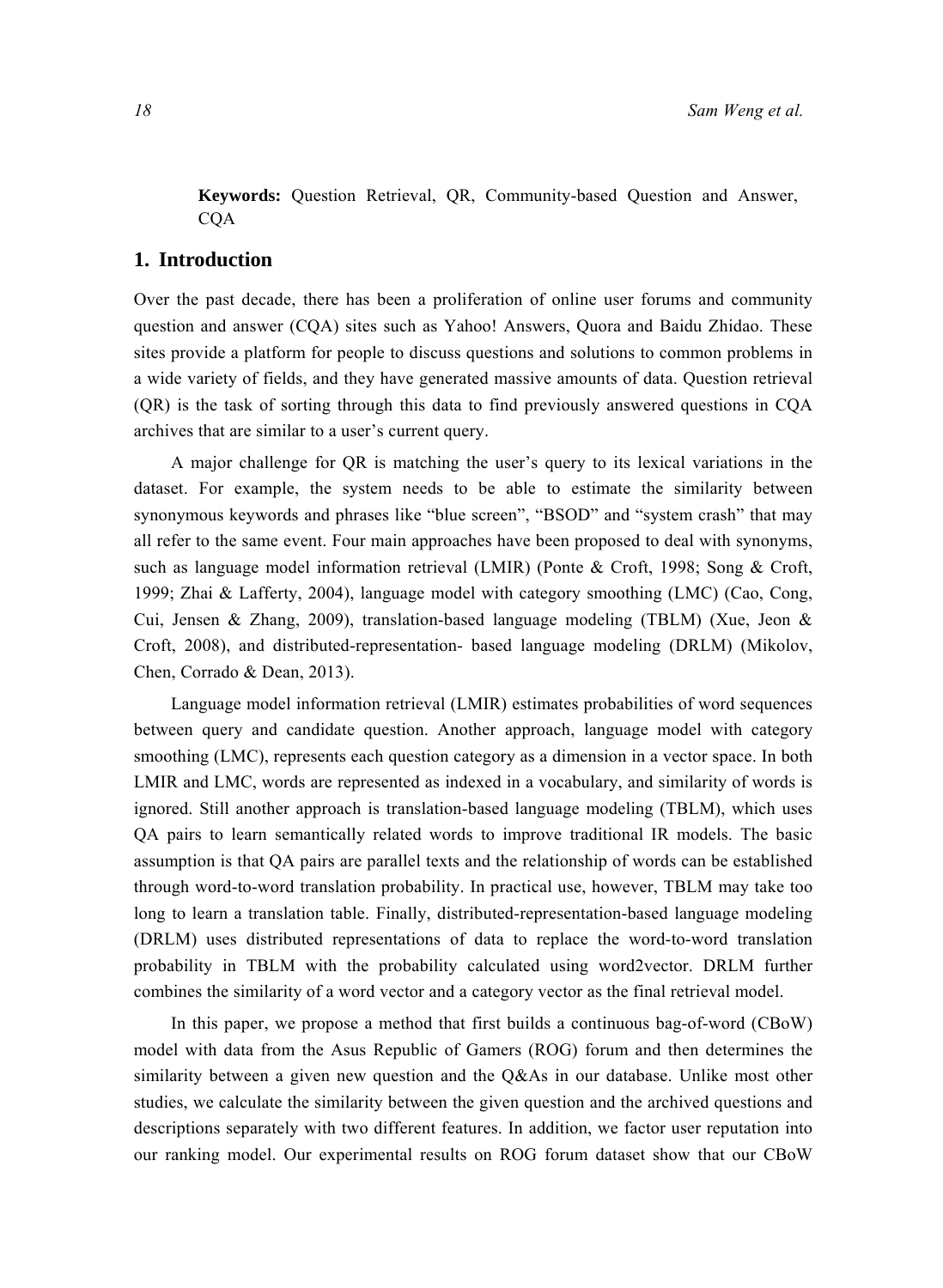model with reputation features outperforms other top methods.

# **2. Related Work**

In this section, we offer an overview of existing community-based question retrieval models.

#### **2.1 Language Model for Information Retrieval (LMIR)**

In recent years, LMIRs and their extensions have been widely used for question retrieval on community Q&A data (Ponte & Croft, 1998; Song & Croft, 1999; Zhai & Lafferty, 2004). It is a statistical way to estimate the probabilities of word sequences between query and candidate questions. Measurement can be expensive, since sentences can be arbitrarily long and the size of a corpus needs to be very large. In practice, the statistical language models are often approximated by N-gram models. The unigram model makes a strong assumption that every single word occurs independently, and consequently, the probability of a word sequence becomes the product of probabilities of the individual words. The bigram and trigram models take the local context into consideration. As for the bigram, the probability of a new word depends on the probability of the previous word. While for a trigram, the probability of a new word depends on the probabilities of the previous two words. The basic language modeling approach (unigram language model) has performed quite well empirically in several information retrieval tasks (Ponte & Croft, 1998; Song & Croft, 1999; Zhai & Lafferty, 2004) and has also performed quite well in question search (Zhai & Lafferty, 2004). The basic idea is to estimate a language model for each query and then rank candidates by likelihood of the query according to the estimated model. Given a query q and a candidate Q, the ranking function is as follows:

$$
P(q|Q) = \sum_{w \in q} (1 - \lambda) P_{ml}(w|Q) + \lambda P_{ml}(w|C)
$$
\n(1)

Where *q* is the queried question and *w* is a word in it. *Q* is an archived question and *C* is whole data collection.  $P_{ml}(w|Q)$  presents the maximum likelihood estimated of *w* in *Q*.  $P_{ml}(w|C)$  is a smoothing item which is calculated as the maximum likelihood in a large corpus *C*. The smoothing item avoids zero probability when the words appear in q but not in  $Q$ .  $\lambda$  is a parameter ranging from 0.0 to 1.0.

#### **2.2 Language Model with Category Smoothing (LMC)**

On most community question and answer sites, each question belongs to one or several categories by askers' tagging actions. Category information of archived questions is utilized such that category-specific frequent words will play an important role in comparing the relevancy of archived questions across categories to a query (Cao *et al*., 2009). Instead of finding patterns among individual words, a language model may be designed to discover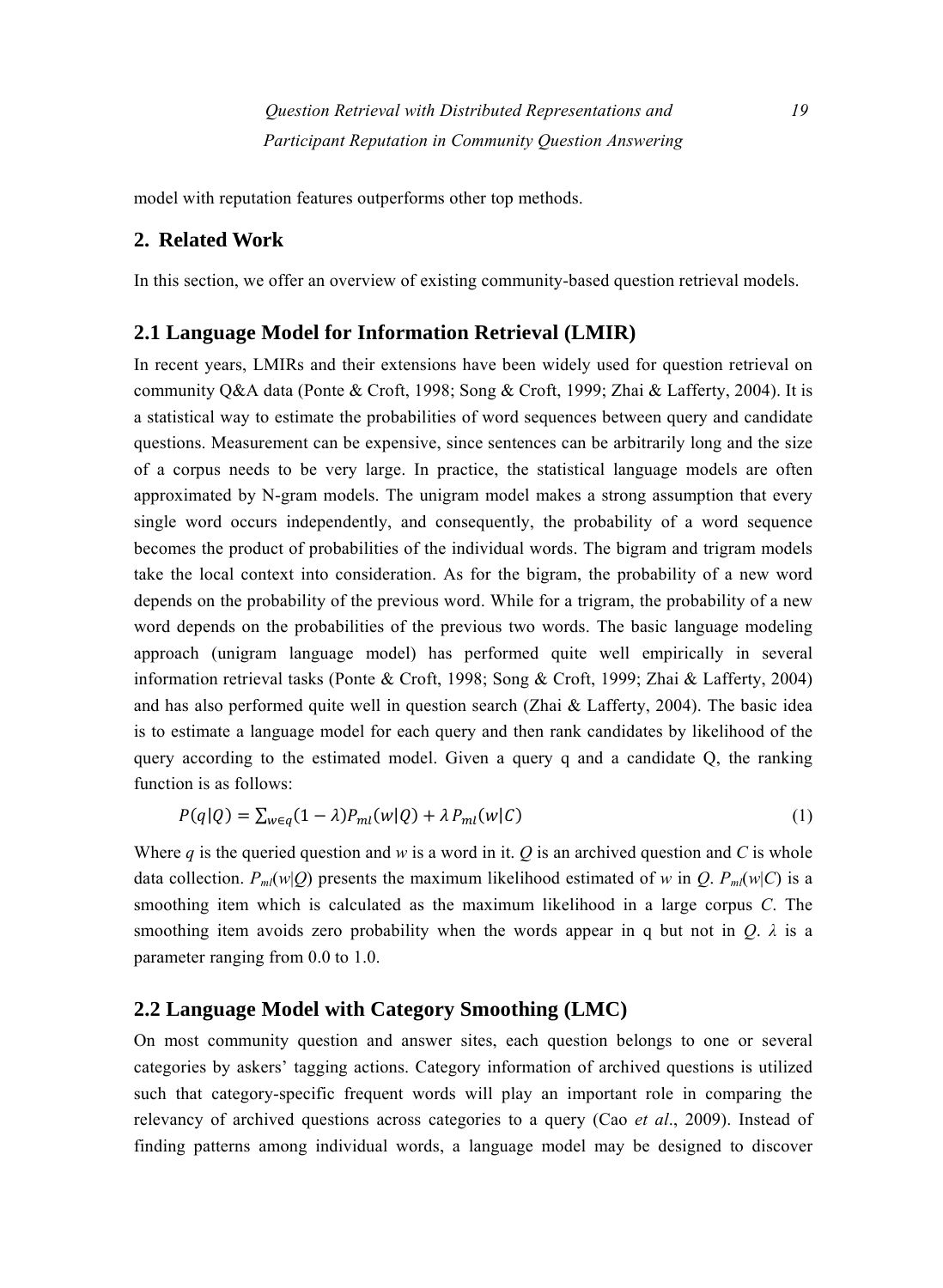relationships among word groupings or categories. This idea can be realized as follows: the category language model is first smoothed with the whole question collection, and then the question language model is smoothed with the category model. To utilize category information, LMC expands LMIR with a new smoothing value estimated from questions under the same category. Given a user search question q and a candidate *Q*, LMC is described as follows:

$$
P(q|Q) = \sum_{w \in q} (1 - \lambda) P_{ml}(w|Q) + \lambda P_s(w|C)
$$
\n(2)

$$
P_s(w|Q) = (1 - \beta)P_{ml}(w|C) + \beta P_{ml}(w|Cat(Q))
$$
\n(3)

In this, *w* means a word in the query question *q*, and  $\lambda$  and  $\beta$  are two different smoothing parameters. *Cat*(*Q*) denotes the category of the candidate question *Q*, which is usually a root or a leaf category in the category hierarchy of a community  $Q\&A$  site.  $P_{ml}(w|Q)$  is the maximum likelihood estimate of *w* in *Q. P<sub>ml</sub>*(*w*|*Cat*(*Q*)) means the maximum likelihood estimate for *w* in *Cat*(*Q*).  $P_{ml}(w|C)$  represents the maximum likelihood estimate of *w* in a large corpus *C*.  $\lambda$  and  $\beta$  both range from 0.0 to 1.0.

#### **2.3 Translation Model (TM)**

The idea of statistical machine translation was first introduced by Warren Weaver in 1949. The basic idea is based on a string-to-string noisy channel model. The channel converts a sequence of words from one language (such as Spanish) into another (such as Chinese) according to the probability distribution. The channel operations are movements, duplications and translations, applied to each word independently. The movement is conditioned only on word classes and positions in the string, and the duplication and translation are conditioned only on the word identity. Statistical translation models were initially word-based (Models 1-5 from IBM hid- den Markov model from Stephan Voge and Model 6 from Franz-Joseph Och), but significant advances were made with the introduction of phrase-based models. In word-based translation, the fundamental unit of translation is a word in natural language. Previous work (Berger, Caruana, Cohn, Freitag & Mittal, 2000; Xue *et al*., 2008) consistently reported that word-based translation models yielded better performance than traditional methods (such as language model) for question retrieval. These models exploited a modeling framework. The ranking function can be written as follows:

$$
P(q|Q) = \prod_{w \in Q} (1 - \lambda) P_{tr}(w|Q) + \lambda P_s(w|Q)
$$
\n<sup>(4)</sup>

$$
P_{tr}(w|Q) = \sum_{t \in Q} P(w|t) P_{ml}(t|Q)
$$
\n<sup>(5)</sup>

Where  $P_{ml}(w|C)$  and  $P_{ml}(t|Q)$  can be estimated similarly as in the language model above,  $P(w|t)$ denotes the translation probability that  $w$  is a translation of  $t$ , and it is assumed that the probability of self-translation is 1, meaning that  $P(w|t) = 1$ .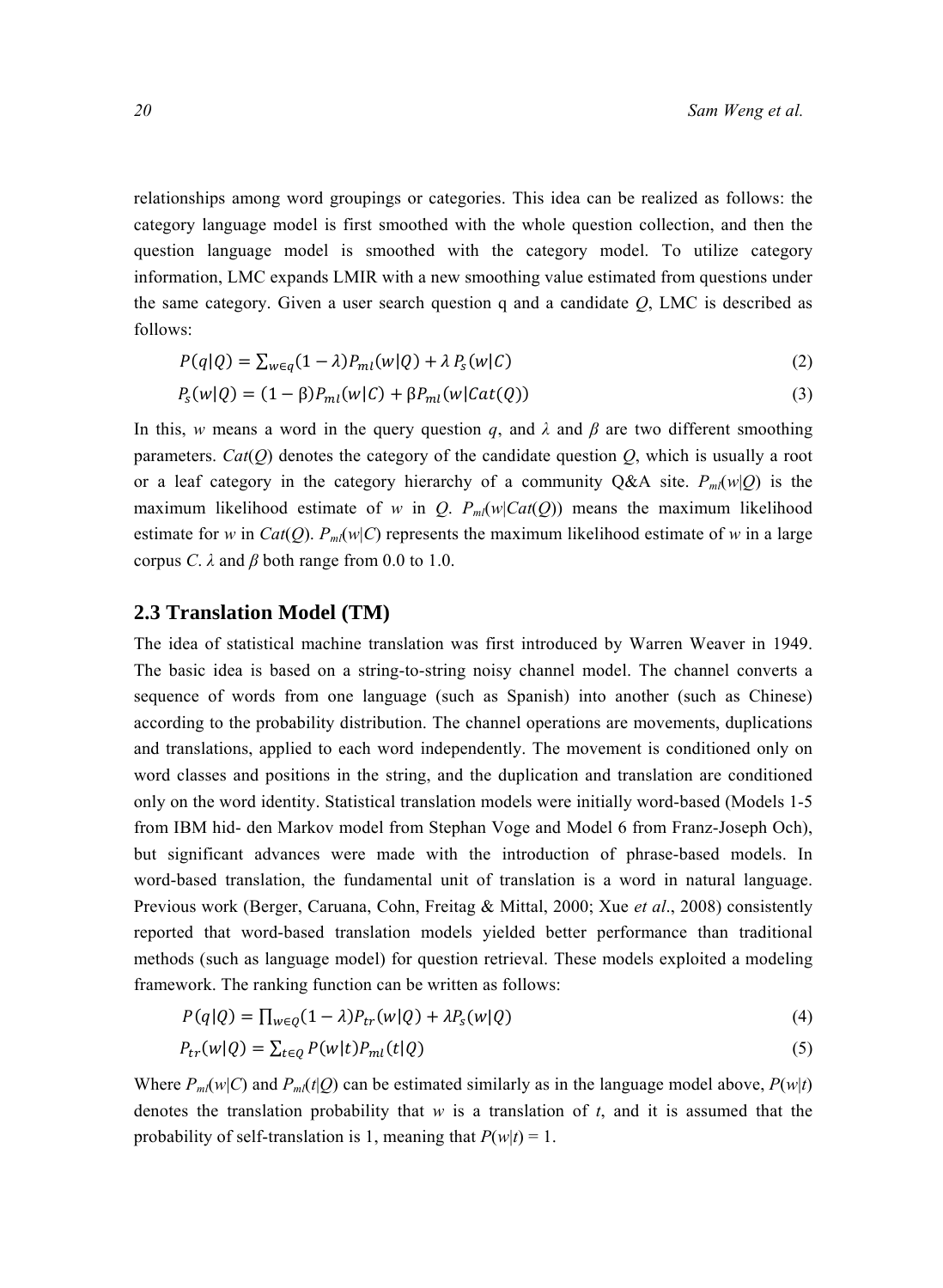# **2.4 Translation-Based Language Model (TBLM)**

A recent approach to question retrieval is the translation-based language model (TBLM) (Xue *et al*., 2008), which combines LMIR and TM. It has been shown that this model achieves better performance than both LMIR and TM. TBLM uses word-to-word translation probabilities estimated from questions to find semantically similar questions. The TBLM ranking score is computed as follows:

$$
P(q|Q) = \prod_{w \in q} (1 - \lambda) P_{mx}(w|Q) + \lambda P_{ml}(w|C)
$$
\n<sup>(6)</sup>

$$
P_{mx}(w|Q) = (1 - \beta)P_{ml}(w|Q) + \beta P_{tr}(w|Q)
$$
\n(7)

$$
P_{tr}(w|Q) = \sum_{v \in Q} P_{tp}(w|v) P_{ml}(v|Q)
$$
\n(8)

Where  $\lambda$  and  $\beta$  are two different smoothing parameters controlling the translation component's impact, and  $P_{tp}(w|v)$  is the translation probability from word *w* in query question to word *v* in historical candidate question *Q*. The difference between TM and TBLM is that TBLM calculates with one extra element  $(1 - \beta)P_{ml}(w|Q)$ .

## **2.5 Word Embedding Learning**

A distributed representation (word embedding) (Mikolov *et al*., 2013) stores the same contextual information in a low-dimensional vector. Every word is now represented by a *D* dimensional vector, where *D* is a relatively small number (usually between 50 and 1000). Each dimension of the embedding corresponds to a semantic or grammatical attribute of the words. The hope is that similar words get to closer to each other in that space. In place of counting word co-occurrences, the vectors can be learned.

The basic algorithm starts from a random vector for each word in the vocabulary. It then crosses a large corpus, and at each step, observes a target word and its context. The vector of the target word and the context word will be updated to bring them close together in the vector space, thus increasing the similarity between them. Other vectors will be updated to become more distant from the target word. After the processing, the vectors become meaningful, representing similar words with similar vectors. The advantage of word embedding is that it allows the model to generalize sequences that do not appear in the set of training data but are similar in terms of their features.

# **3. Approach**

In this section, we will describe the proposed approach consisting of three parts: (1) word embedding learning: given a forum data collection, questions are treated as basic units. Each word in a question is transformed into a word vector. (2) score generation: once the word vectors are learned, question retrieval can be performed by calculating the similarity between a query question and a candidate question. (3) utilizing reputation information: we enhance the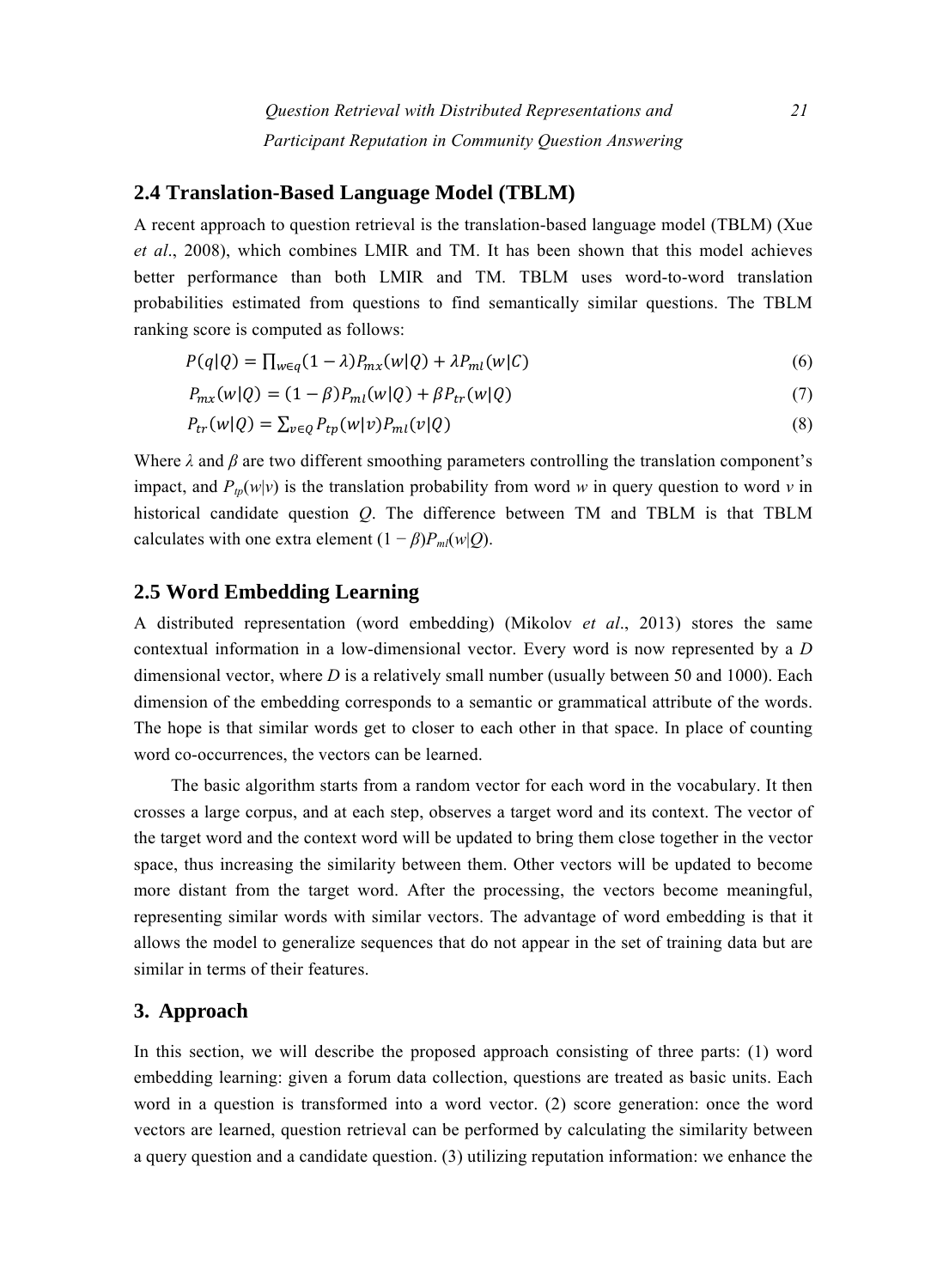ranking function by introducing reputation points of each archived question's participants.

# **3.1 Word2vec**

Word2vec is an open-source software program that was created by a team of researchers led by Tomas Mikolov at Google<sup>1</sup>. It is a group of related models that are used to produce word embeddings. This tool provides an efficient implementation of the continuous bag-of-words (CBoW) and skip-gram architectures for computing vector representation of words. Using the CBoW architecture, the model predicts the current word by using the context words. The order of context words does not influence prediction. The input could be *wi*−2, *wi*−2, *wi*+1, *wi*+2, the previous words and the following words of the current word *wi*. With the skip-gram architecture, the model uses the current word to predict the context words. The input is  $w_i$  and the output would be *wi*−2, *wi*−2, *wi*+1, *wi*+2. Furthermore, the context words are not limited to the immediate context. Training instances could be created by skipping a constant number of words in *wi*'s context–for instance, *wi*−4, *wi*−3, *wi*+3, *wi*+4.



*Figure 1. CBoW model & skip-gram model.* 

According to Mikolov *et al*. (Mikolov *et al*., 2013) and some previous studies (Bansal, Gimpel & Livescu, 2014), the CBoW model performs better in text classification, especially suitable for documents containing very few infrequent words. In addition, training the CBoW model is much faster than the skip-gram model. Based on our preliminary analysis, our ROG forum dataset is composed of 421 thousand posts, most of the posts contain very few infrequent words. We decide to adopt the CBoW model.

#### **3.2 Ranking Function for Question Title and Description**

Once the word embedding is learned, questions can be represented by word vectors. Semantic similarities between query questions and archived questions represented by CBoW are

<sup>1</sup> https://code.google.com/archive/p/word2vec/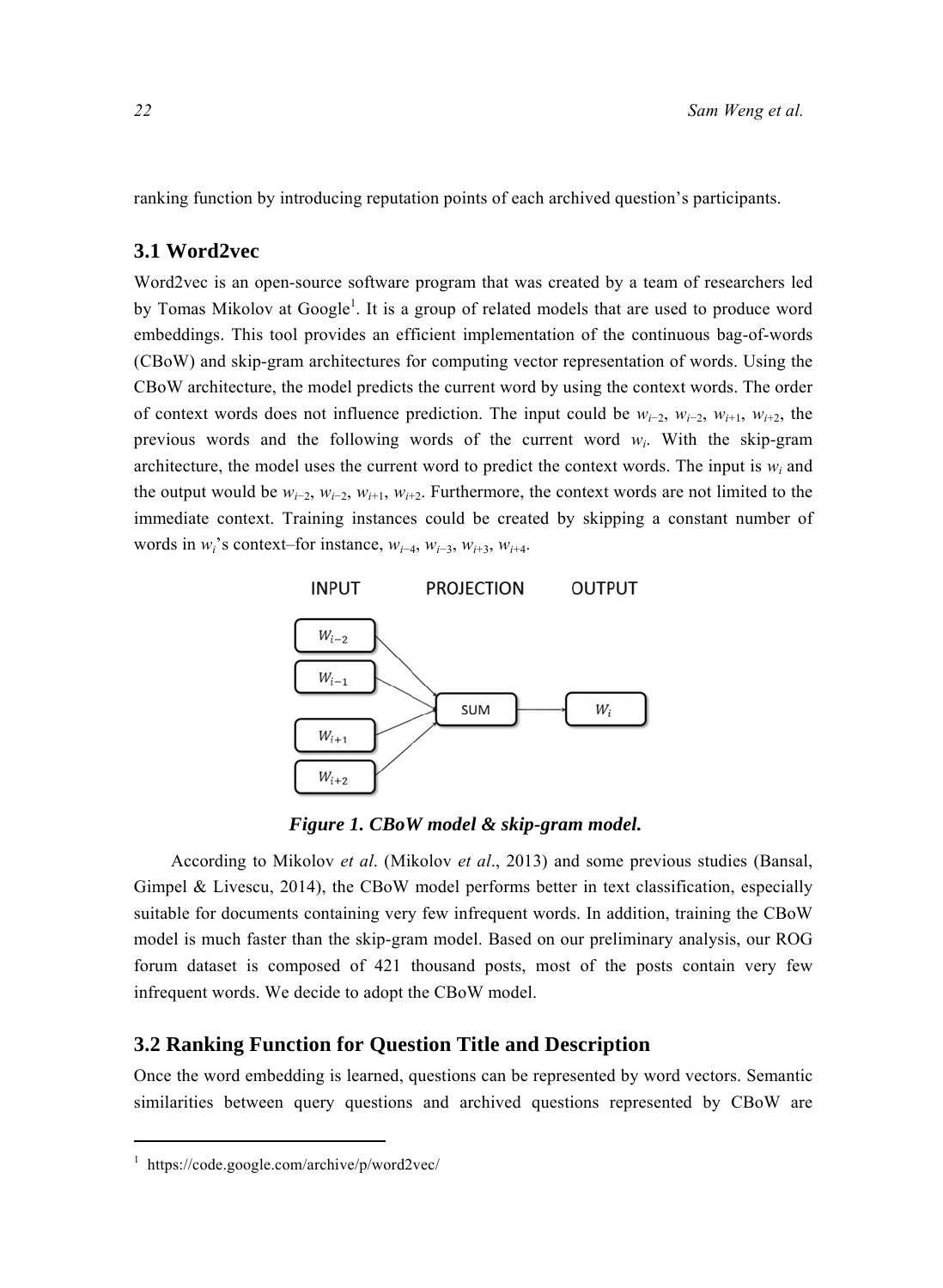believed to be more accurate. We calculate *q*'s vector as follows:

$$
V_{sen}(q) = \frac{1}{L_{qv}} \sum_{w \in q} \nu(w) \tag{9}
$$

$$
v(w) = \begin{cases} V_{cbow}(w), & w \in |V_{cbow}| \\ \text{NULL}, & \text{otherwise} \end{cases}
$$
 (10)

$$
L_{qv} = \sqrt{Len_v} \tag{11}
$$

$$
Len_v = \sum_{e \in V_{sen}(q)} e^2
$$
\n(12)

Where *w* is each word in question *q*, we retrieve the vector of *w* in the training vocabulary. *e* is the value of each dimension in the vector. After getting the  $V_{sen}$ , we can calculate the similarity score by this method:

$$
S(q, Q) = V_{sen}(q) \cdot V_{sen}(Q) = \sum_{i=1}^{D} e(q_i) \cdot e(Q_i)
$$
\n(13)

Here *D* is the dimension size of the sentence vector.  $e(q_i)$  and  $e(O_i)$  are the values of each dimension in the query question *q* and archived question *Q*. In our study, we treat the title and description fields of a forum question as two different parts. Several previous approaches such as (Zhang, Wu, Wang, Zhou & Li, 2016; Zhou, He, Zhao & Hu, 2015) combine title and description into one. Ideally, users should describe their main question in the title field and write a more detailed situation in the description field. Often, people write something with no clear connection to their problem in the title field, such as "Need Help!", "Not Happy" or "Error Code". From these kinds of titles, it is hard to interpret what the user's true question is. Even if the problem is clearly depicted in the description yet the title is unclear, combining a meaningless title with a particular description might actually lower the ranking score. Based on the facts mentioned above, we propose a prototype ranking function to measure title and description scores separately as follows:

$$
R(q, Q) = \alpha \times S_{title}(q, Q) + \beta \times S_{desc}(q, Q)
$$
\n(14)

Where  $S_{\text{title}}(q, Q)$  is the score of the title and  $S_{\text{desc}}(q, Q)$  is the score of the description between input question *q* and archived question *Q*.  $\alpha$  and  $\beta$  are both free tuning parameters for finding the balance between title and description. Here we let  $\alpha + \beta = 1$ .

## **3.3 Utilizing User Reputation in The Forum**

User reputation in its simplest form is a ranking of how the community scores a user's contributions to the forum. A user's reputation is given by other forum participants who read the user's posts. Positive reputation should be given to people whose posts are meaningful, helpful and thoughtful. Negative reputation should be given to users posting something that detracts from the conversation. So we improve the ranking function with an extra element: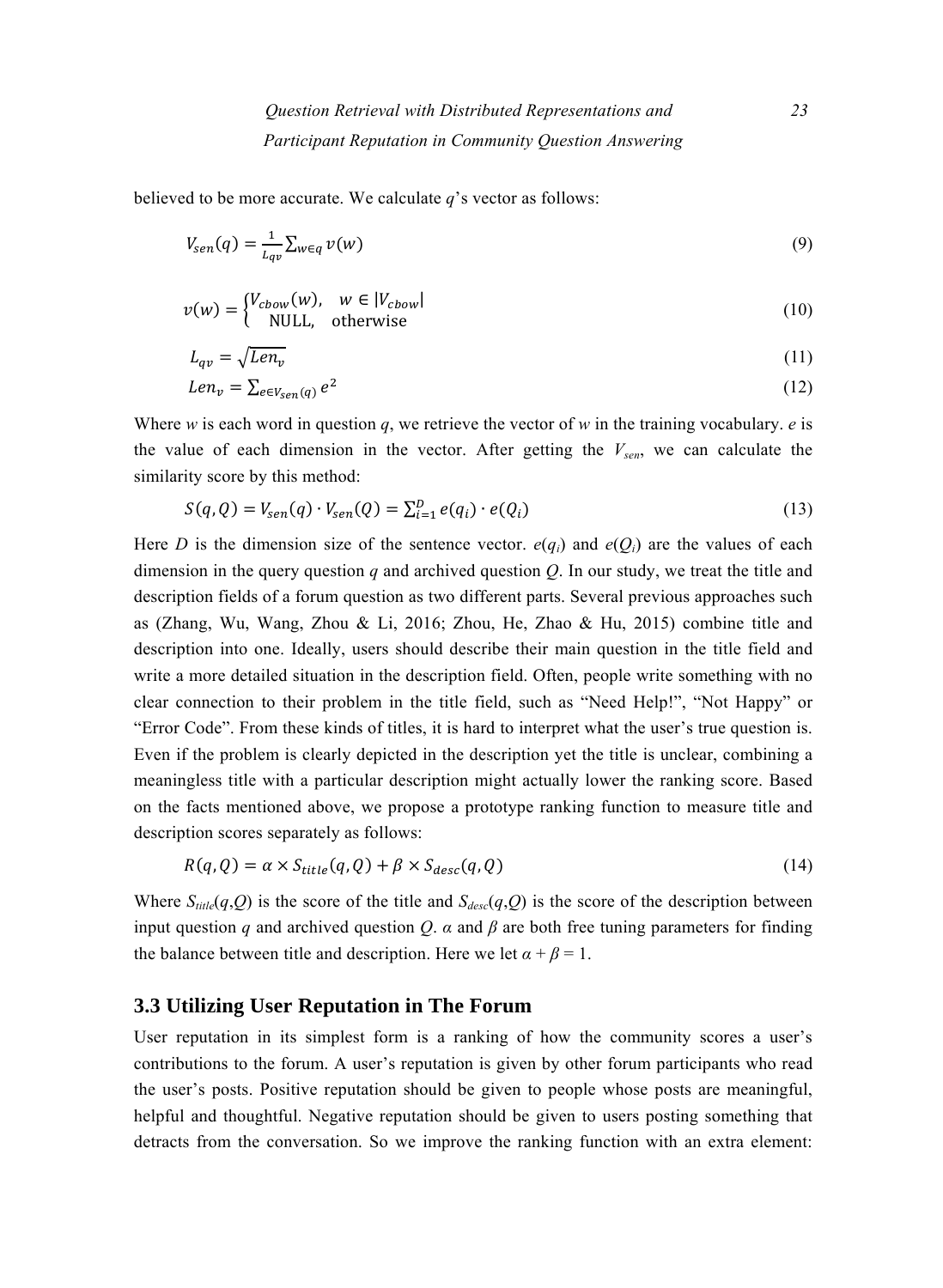reputation of participants. The new measurement is described as follows:

$$
R(q, Q) = \alpha \times S_{title}(q, Q) + \beta \times S_{desc}(q, Q) + \gamma \times RPU(Q)
$$
\n(15)

$$
RPU(Q) = \frac{1}{\#u} \sum_{u \in Q} RP(u) \tag{16}
$$

In this formula, we extend the function from above and add the reputation point. *γ* is a tuning parameter for reputation. *RPU*(*Q*) is the summation of the reputation points of the users participating in the discussion of *Q*. Any one of the participants may post several answers in the same thread. To avoid too many reputation points from the same forum user, we only add each participant's reputation point once. To ensure fairness for newer post, we average the reputation point by the number of participants. Here we let  $\alpha + \beta + \gamma = 1$ . The reputation system of the ASUS ROG forum offers all participants a fairer and equal platform. Each registered user can anonymously offer points to anyone who posts an appropriate and useful answer under a discussion thread. There is only one way to gain points, when someone approves of the post. This is much more objective so we think it is a suitable factor to evaluate candidate questions.

# **4. Experiment and Evaluation**

In this chapter, we present experiments to evaluate the performance of the proposed approach for question retrieval.

# **4.1 Data Sets**

We collect data sets from the official ASUS Republic of Gamers discussion forum<sup>2</sup>. Unlike the general questions on other community sites, people discuss PC-related technical topics on the ROG forum such as overclocking, tweaking and cooling. For our experimental dataset, we extracted 42,899 threads and 420,983 posts archived in the ROG forum. Each thread consists of a title, a description and the discussion of the participants. For question retrieval, we look at not only titles and descriptions fields but also the reputation of participants.

# **4.2 Validation Set and Test Set**

We assume that the title and description of threads already provide enough information for users to understand. We created a test set from the ROG forum by using the Lucene search engine with the default and BM25 similarity scoring functions to index all data from the ROG forum. All questions are stemmed and lowercased. Stopwords, HTML and forum tags are also removed. We randomly choose questions from the database with title length greater than 25 characters so that the title would be more likely to be meaningful. Also, the same criterion is

<sup>2</sup> http://rog.asus.com/forum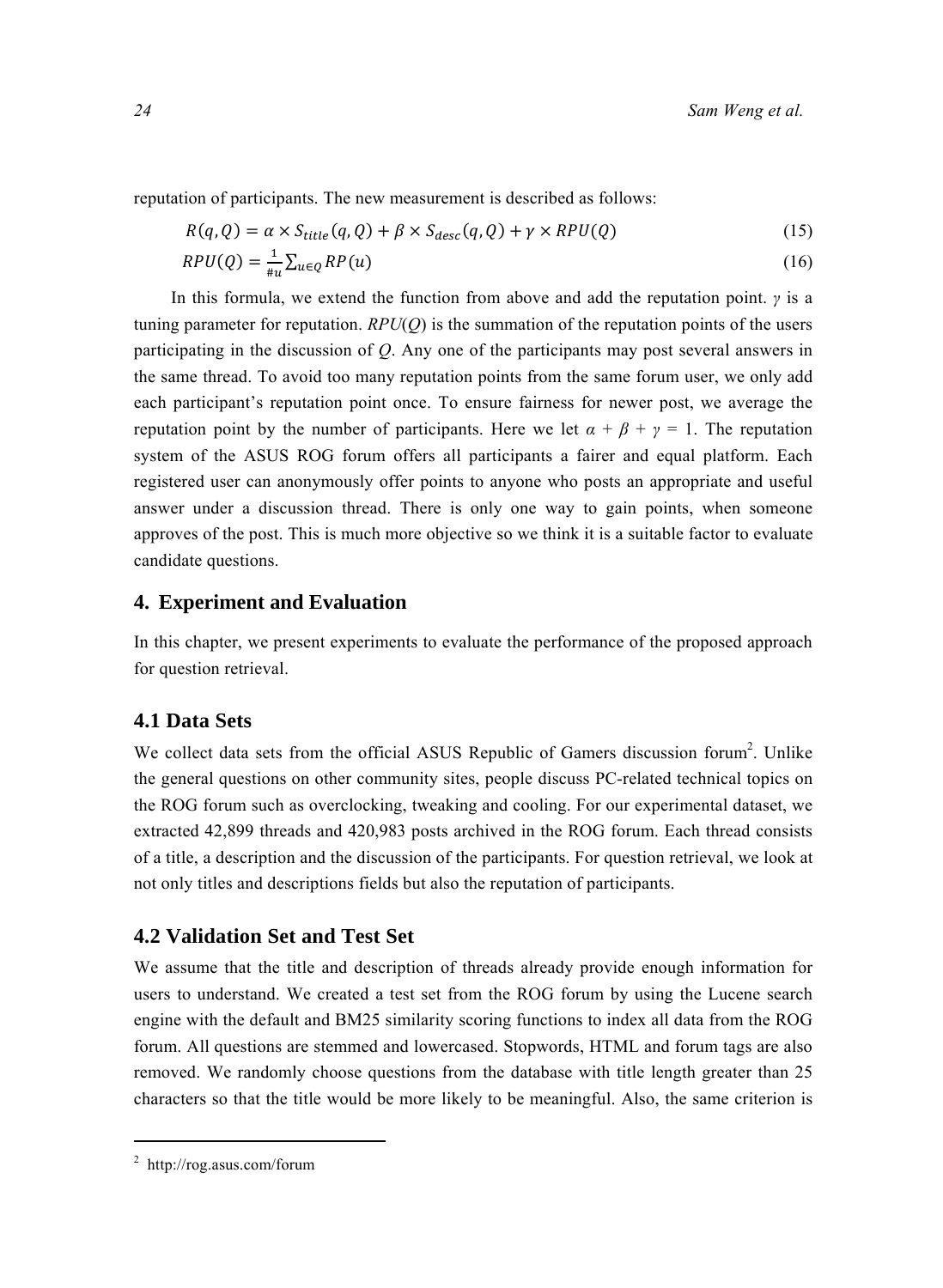*Question Retrieval with Distributed Representations and 25 Participant Reputation in Community Question Answering* 

applied to the query questions. Then we retrieved 10 candidate questions from the corresponding indexed data using default and BM25 similarity ranking algorithms in Lucene. After retrieval, we labeled the relevance for the candidate questions regarding to the input queries. If a candidate question is considered semantically similar to the query, it will be labeled as relevant; otherwise it will be labeled as irrelevant. We use the labeled dataset of default similarity as the validation set and the dataset of BM25 as the test set. The validation set is used for tuning parameters of different models, whereas the test set is used for evaluating how well the models rank relevant candidates and irrelevant candidates.

#### **4.3 Word2vec Training**

In our experiments, we trained word embedding with a whole discussion dataset from the ROG forum site. Before training word embedding, some pre-processing was executed. Each character was converted to lowercase. Forum tag language, redundant spaces and duplicate symbols were removed. Finally, every word was stemmed and stopwords were removed. Here, we trained the word embedding by using the CBoW method. The parameters we set for training are as follows: 200 dimensions for the size of word vectors, and a max skip length between words of 8.

# **4.4 Baselines**

In this paper, we implement several methods to be the baseline for comparison.

#### **4.4.1 Language Model for Information Retrieval (LMIR)**

$$
P(q|Q) = \prod_{w \in q} (1 - \lambda) P_{ml}(w|Q) + \lambda P_{ml}(w|C)
$$
\n(17)

LMIR (Ponte & Croft, 1998; Zhai & Lafferty, 2004) is based on the probability of each word in query question *q* that appears in candidate question *Q* and the large collection *C*.

#### **4.4.2 Language Model with Category Smoothing (LMC)**

$$
P(q|Q) = \prod_{w \in q} (1 - \lambda) P_{ml}(w|Q) + \lambda P_s(w|Q)
$$
\n(18)

$$
P_{s}(w|Q) = (1 - \beta)P_{ml}(w|C) + \beta P_{ml}(w|Cat(q))
$$
\n(19)

LMC (Cao *et al*., 2009) extends LMIR by introducing the probability of each word in *q* that appears in the category of candidate *Q*.

#### **4.4.3 Distributed Representation Based Language Model (DRLM)**

The last compared configuration employs DRLM (Zhang *et al*., 2016), which considers creating a retrieval model with learned representations of words. It borrows the idea from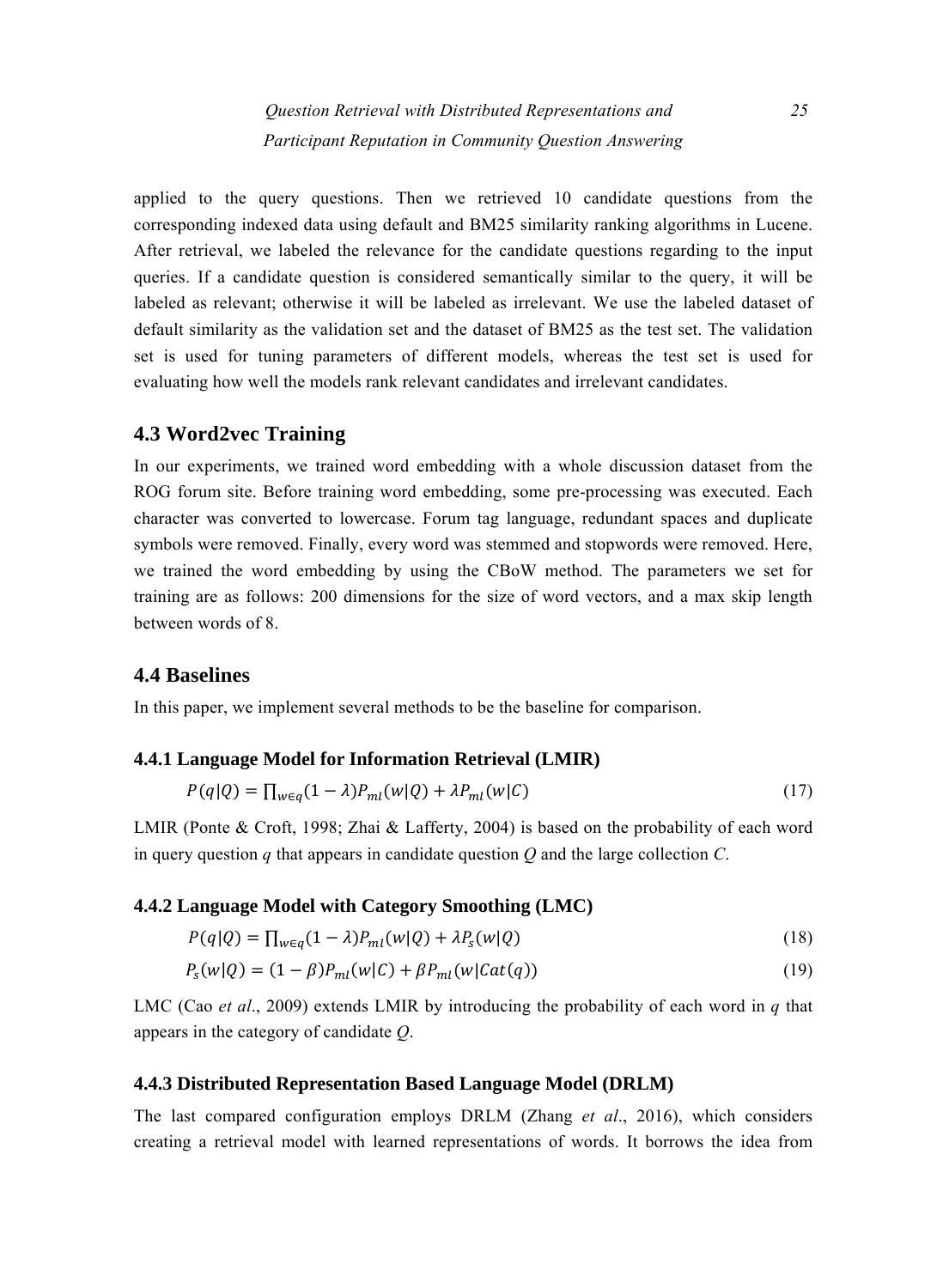TBLMs and incorporates word-to-word similarity calculated with the learned vectors into LMIR. The model finds the top N similar words for each word with Cosine similarity and defines a word-to-word similarity function as:

$$
P_{sim}(w_i|w_j) = \begin{cases} \frac{e^{v(w_i) \cdot v(w_j)}}{\sum_{w' \in sim(w_j)} e^{v(w') \cdot v(w_j)}}, & \text{if } w_i \in Sim(w_j) \\ 0, & \text{otherwise} \end{cases}
$$
(20)

Here,  $Sim(w_i)$  represents the top *N* similar words of  $w_i$ , and  $P_{sim}(w_i|w_i)$  is the translation probability from  $w_i$  to  $w_j$ . The idea is to replace the translation probability  $P_{ip}(w|v)$  in TBLM with  $P_{sim}(w_i|w_j)$ . DRLM is also combined with a word-category similarity function, which is defined as:

$$
Scat(w|c) = \frac{e^{\nu(w)\cdot\nu(c)}}{\sum_{w'\in V} e^{\nu(w')\cdot\nu(c)}}\tag{21}
$$

Therefore, given a query question  $q$  and a candidate question  $Q$ , the DRLM retrieval model can be represented as follows:

$$
P(q|Q) = \prod_{w \in q} (1 - \lambda) P_{mx}(w|Q) + \lambda P_s(w|Q)
$$
\n(22)

$$
P_{mx}(w|Q) = (1 - \alpha)P_{ml}(w|Q) + \alpha P_{sim}(w|Q)
$$
\n(23)

$$
P_s(w|Q) = (1 - \beta)P_{ml}(w|C) + \beta Scat(w|Cat(q))
$$
\n(24)

$$
P_{sim}(w|Q) = \sum_{v \in Q} P_{sim}(w|v) P_{ml}(v|Q)
$$
\n(25)

## **4.5 Evaluation Metrics**

In order to evaluate the performance of different models, we used mean average precision (MAP), and precision at K (P $(2, 3, P\omega)$ ) as evaluation measures. These measures are widely used in the literature for question retrieval in community-based Q&A.

#### **4.6 Main Results**

In this section, we present the experimental results on our test sets of the ROG forum data. We compare Lucene, LMIR, LMC and DRLM\_nocat against our approach. The number of dimensions of word2vec training is set to 200. We have implemented LMIR, LMC and DRLM models based on the original papers and set all the tuning parameters on our dataset. Table 2 shows the best tuning parameters of title, description and reputation for each approach.

Table 1 shows question retrieval performance in terms of different evaluation metrics. DRLM nocat is better than Lucene except on  $P@1$ . By using only title similarity (Forum- T) or content similarity (Forum-C), our system obtains a comparative score to those of other state-of-the-art methods. After using both title and content scores (Forum-TC), our system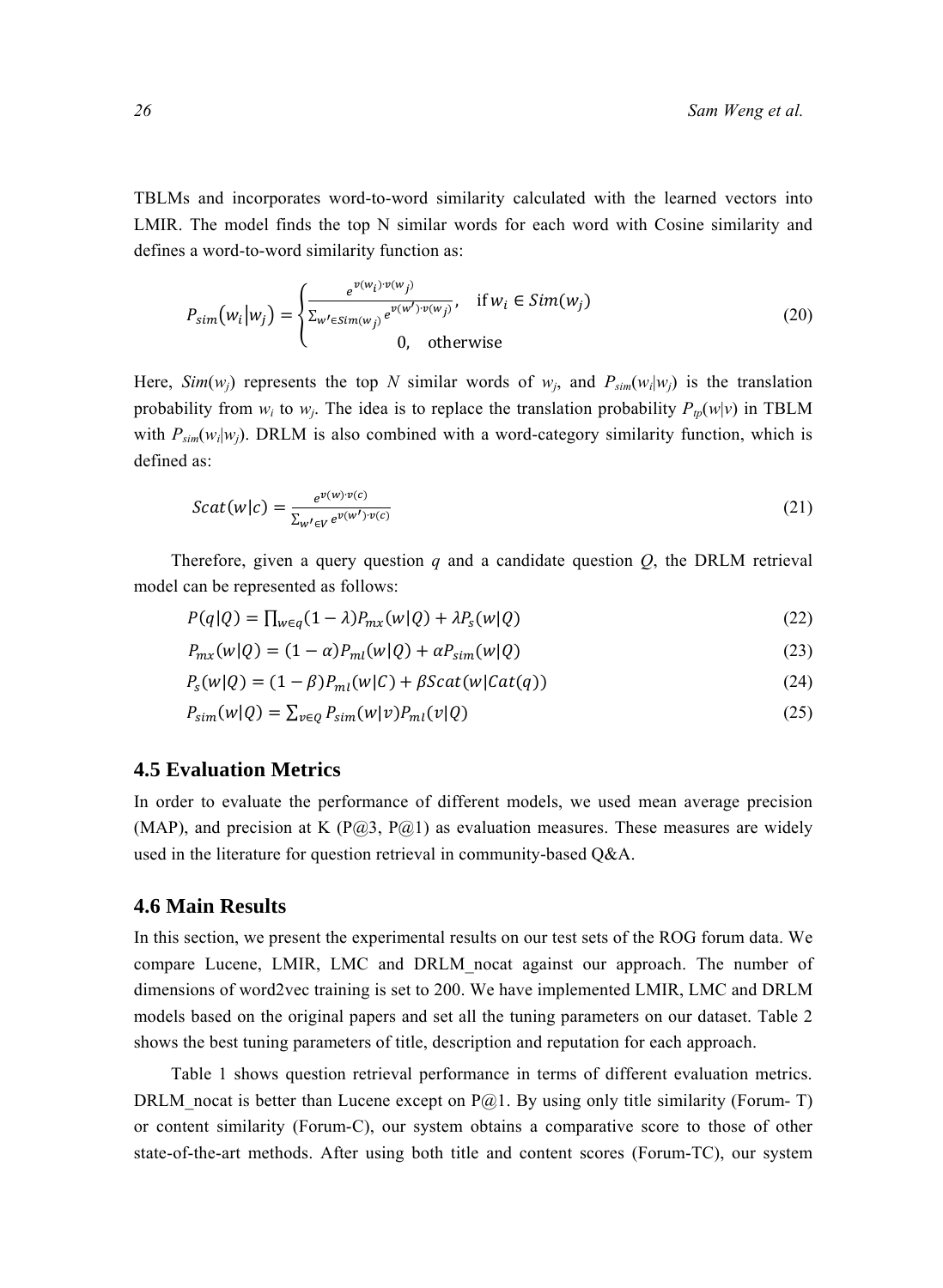*Question Retrieval with Distributed Representations and 27 Participant Reputation in Community Question Answering* 

performs better than DRLM\_nocat. This indicates that considering titles and descriptions separately improves accuracy of similarity scores between questions. We also test our methods with Wiki trained data. In Wiki-T, we use only title score as in Forum-T. In Wiki-TC, we use both scores of title and description as in Forum-TC. Table 3 shows that Wiki performs the worst, indicating that in-domain training data is more effective than out-of-domain training data for word2vec training. Finally, we can see that Forum-TCR outperforms all other methods. It takes advantage of Forum-TC and participants' reputation.

# **4.7 Positive and Error Cases**

One of the positive cases is the input query is "Fan Xpert 2 issues: access violation at address 0040b590...". After our ranking function, the 10th question: "Fan Xpert II Problem" is raised to be the first one. Because both their descriptions describe they can't start the application normally. The error case is like that the input is "Maximus V Extreme fans running after shutdown.", and the ranking dropped the first result: "PC doesn't power off when shutdown" to 9th. We found both questions said the fans are still spinning after PC shutting down. But the archived question does not mention this in its title. So our system gives high description score but low title score for the correct archived question.

|                | <b>MAP</b> | P@3   | $P(\widehat{a})$ |
|----------------|------------|-------|------------------|
| Lucene         | 0.423      | 0.272 | 0.408            |
| <b>LMIR</b>    | 0.446      | 0.333 | 0.408            |
| <b>LMC</b>     | 0.446      | 0.333 | 0.408            |
| DRLM nocat     | 0.468      | 0.340 | 0.398            |
| <b>LMIR TC</b> | 0.449      | 0.344 | 0.439            |
| LMC TC         | 0.447      | 0.337 | 0.439            |
| DRLM nocat TC  | 0.456      | 0.34  | 0.459            |
| Forum-T        | 0.441      | 0.323 | 0.418            |
| Forum-C        | 0.473      | 0.354 | 0.408            |
| Forum-TC       | 0.487      | 0.354 | 0.439            |
| Forum-TCR      | 0.507      | 0.367 | 0.510            |

*Table 1. Performance of the state-of-the-art methods and our proposed methods.*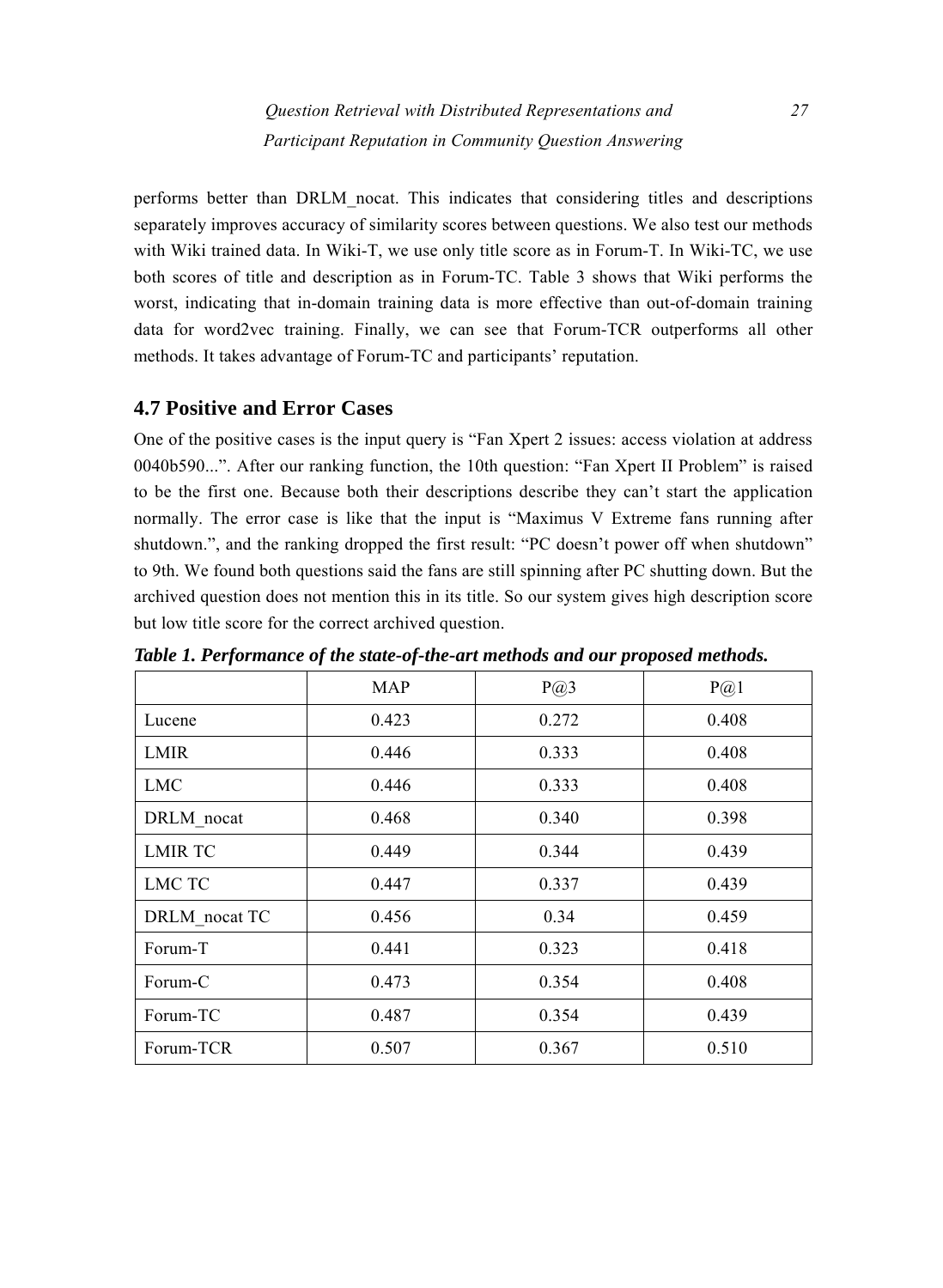*Table 2. Best parameters.* 

|                                | Title | Description | Reputation |
|--------------------------------|-------|-------------|------------|
| LMIR TC, LMC TC, DRLM nocat TC | 0.3   | 0.7         | N/A        |
| Forum-TC                       | 0.2   | 0.8         | N/A        |
| Forum-TCR                      | 0.4   | 0.5         | 0.1        |

*Table 3. Comparison of using the in-domain word2vec and the out-domain word2vec.* 

|         | <b>MAP</b> | $P(\hat{\omega})$ 3 | $P(\widehat{a})$ |
|---------|------------|---------------------|------------------|
| Lucene  | 0.423      | 0.272               | 0.408            |
| Wiki-T  | 0.363      | 0.262               | 0.286            |
| Wiki-TC | 0.369      | 0.276               | 0.265            |

# **5. Conclusion**

This paper proposes to learn vector representation for question retrieval in community forums and to exploit participant reputation to improve retrieval. We believe that title and description fields should be analyzed separately. Unlike baseline methods, our approach calculates the similarity between the query question and each archived question's title as well as the similarity between the query question and each archived question's description. As mentioned above, we create a retrieval model which combines user reputation and the learned word embedding representation of title and description. Evaluation results on our ROG forum dataset indicate that our proposed approach can dramatically enhance cQA question retrieval.

# **Acknowledgement**

This research was supported in part by the Ministry of Science and Technology of Taiwan (MOST 106-2633-E-002-001), National Taiwan University (NTU-106R104045), Intel Corporation, and Delta Electronics, and Advantech.

# **Reference**

- Bansal, M., Gimpel, K. & Livescu, K. (2014). Tailoring Continuous Word Representations for Dependency Parsing. In *Proceedings of the 52nd Annual Meeting of the Association for Computational Linguistics(ACL)*, *2*, 809-815. doi: 10.3115/v1/P14-2131
- Berger, A., Caruana, R., Cohn, D., Freitag, D. & Mittal, V. (2000). Bridging the lexical chasm: statistical approaches to answer-finding. In *Proceedings of the 23rd annual international ACM SIGIR conference on Research and development in information retrieval(SIGIR '00)*, 192-199. doi: 10.1145/345508.345576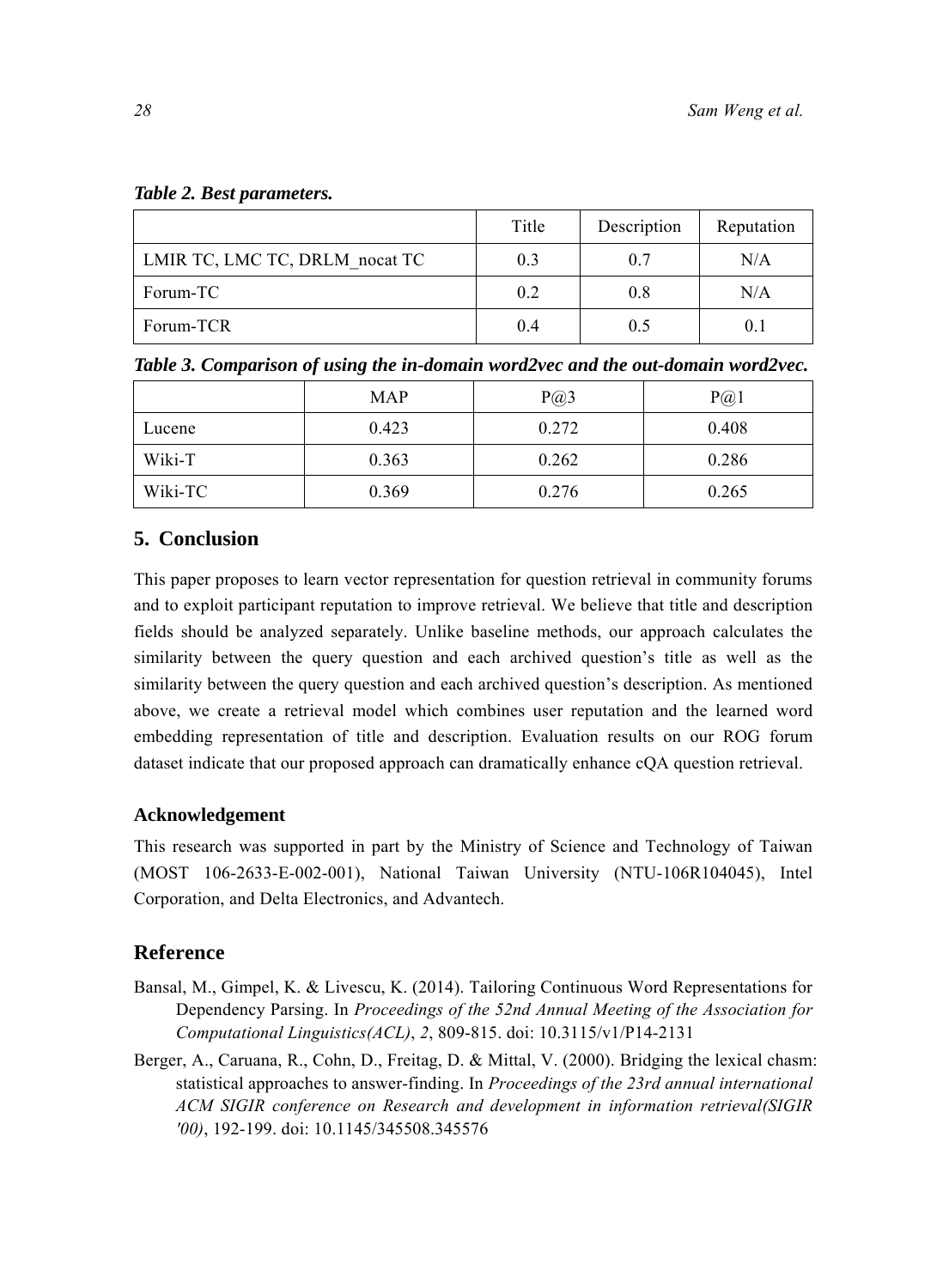- Cao, X., Cong, G., Cui, B., Jensen, C. S. & Zhang, C. (2009). The use of categorization information in language models for question retrieval. In *Proceedings of the 18th ACM conference on Information and knowledge management(CIKM '09)*, 265-274. doi: 10.1145/1645953.1645989
- Mikolov, T., Chen, K., Corrado, G. & Dean, J. (2013). Efficient estimation of word representations in vector space. Retrived from arXiv preprint arXiv:1301.3781
- Ponte, J. M. & Croft, W. B. (1998). A language modeling approach to information retrieval. In *Proceedings of the 21st annual international ACM SIGIR conference on Research and development in information retrieval(SIGIR '98),* 275-281. doi: 10.1145/290941.291008
- Song, F. & Croft, W. B. (1999). A general language model for information retrieval. In *Proceedings of the eighth international conference on Information and knowledge management(CIKM '99)*, 316-32. doi: 10.1145/319950.320022
- Xue, X., Jeon, J. & Croft, W. B. (2008). Retrieval models for question and answer archives. In *Proceedings of the 31st annual international ACM SIGIR conference on Research and development in information retrieval(SIGIR '08)*, 475-482. doi: 10.1145/1390334.1390416
- Zhai, C. & Lafferty, J. (2004). A study of smoothing methods for language models applied to information retrieval. *ACM Transactions on Information Systems (TOIS)*, *22*(2), 179-214. doi: 10.1145/984321.984322
- Zhang, K., Wu, W., Wang, F., Zhou, M. & Li, Z. (2016). Learning Distributed Representations of Data in Community Question Answering for Question Retrieval. In *Proceedings of the Ninth ACM International Conference on Web Search and Data Mining(WSDM '16)*, 533-542. doi: 10.1145/2835776.2835786
- Zhou, G., He, T., Zhao, J. & Hu, P. (2015). Learning continuous word embedding with metadata for question retrieval in community question answering. In *Proceedings of the 53rd Annual Meeting of the Association for Computational Linguistics and the 7th International Joint Conference on Natural Language Processing*, 250-259.